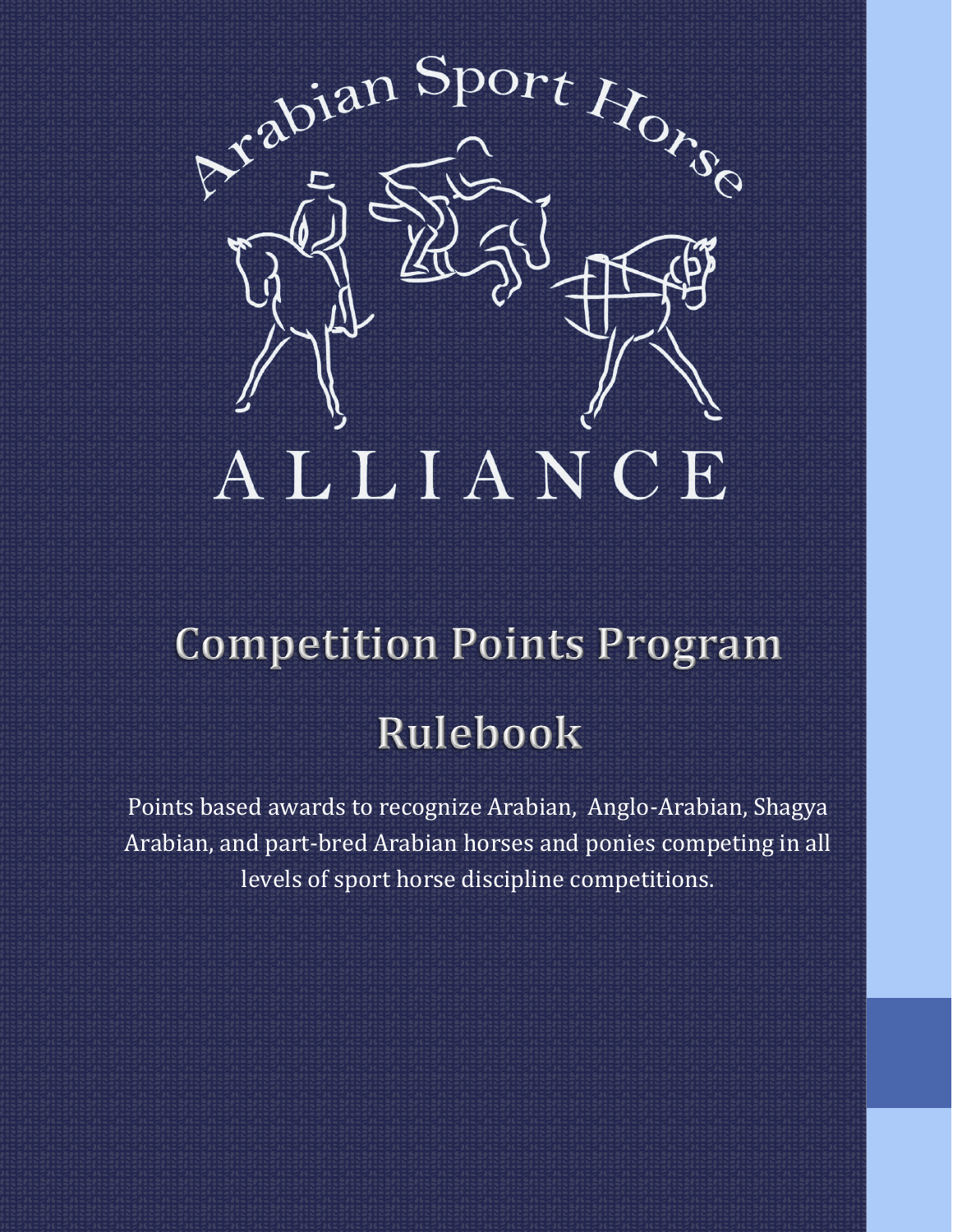# ARABIAN SPORT HORSE ALLIANCE

# COMPETITION POINTS PROGRAM

# Rulebook

The Arabian Sport Horse Alliance Competition Points Program is designed to recognize performance achievements of Arabian-bred horses and ponies at all levels of sport horse disciplines in open all-breed competition as well as at Arabian breed venues.

This affordable program offers Year End High Point Awards for participation in sport horse disciplines. Points are earned based on placings (scores for Dressage) with bonuses for championships, special recognition (like high point awards or best condition in endurance), and for achievements at regional and national events.

Whatever your goals with your Arabian-bred sport horse partner, the Arabian Sport Horse Alliance's point program has something for you!

# Disciplines:

Dressage Eventing **Hunters** Driven Dressage **Endurance Jumpers** Combined Driving Western Dressage Working Equitation Carriage Driving Sport Horse Suitability Sport Horse In-Hand Dressage Equitation Hunter Equitation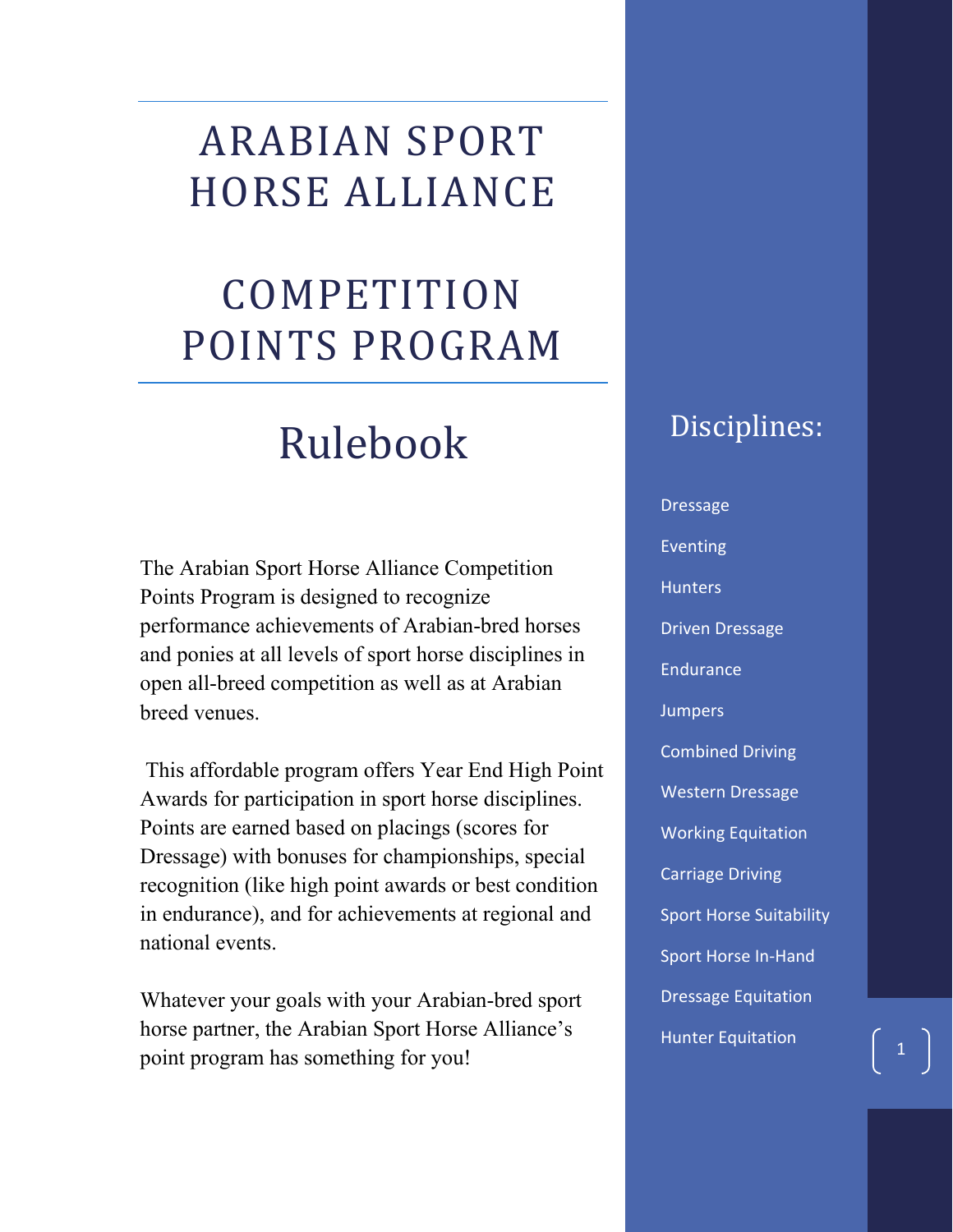This multi-faceted awards program was created exclusively for Arabian Sport Horse Alliance members' horses. The program includes categories for the traditional sport horse disciplines of Dressage, Jumpers, Hunters, Combined Driving, Driven Dressage, and Eventing plus the adjunct disciplines of In-hand and Suitability classes as well as Endurance (which shares its roots with the sport horse disciplines in the cavalry tests), Hunter Equitation, Dressage Equitation, Western Dressage, & Working Equitation.

Each discipline has separate categories for All-Breed competitions and for Breed Restricted (AHA) competitions where the discipline category exists in both. A Champion and Reserve Champion will be awarded in all categories. When participation by discipline levels is sufficient, categories may be subdivided by levels (or at least level groups like "lower" and "upper").

Annual points are earned from class/ride/event results at schooling venues, rated venues, area and national championships, and FEI sanctioned competitions. Points are weighted according to how high the horse placed (or scored for Dressage) and the rank of the venue.

A separate system for "Milestone" points is used to earn tiers of lifetime achievement points in individual performance discipline categories. A horse can earn Milestone levels in multiple performance disciplines. The three Milestone Award tiers are Bronze, Silver, and Gold. Additionally, if points towards a Milestone tier are earned at advanced levels of that discipline, the award includes the designation of "Elite". Reaching Milestone Bronze Award levels in three different performance disciplines is be the basis for the Arabian Sport Horse Alliance Versatility Award.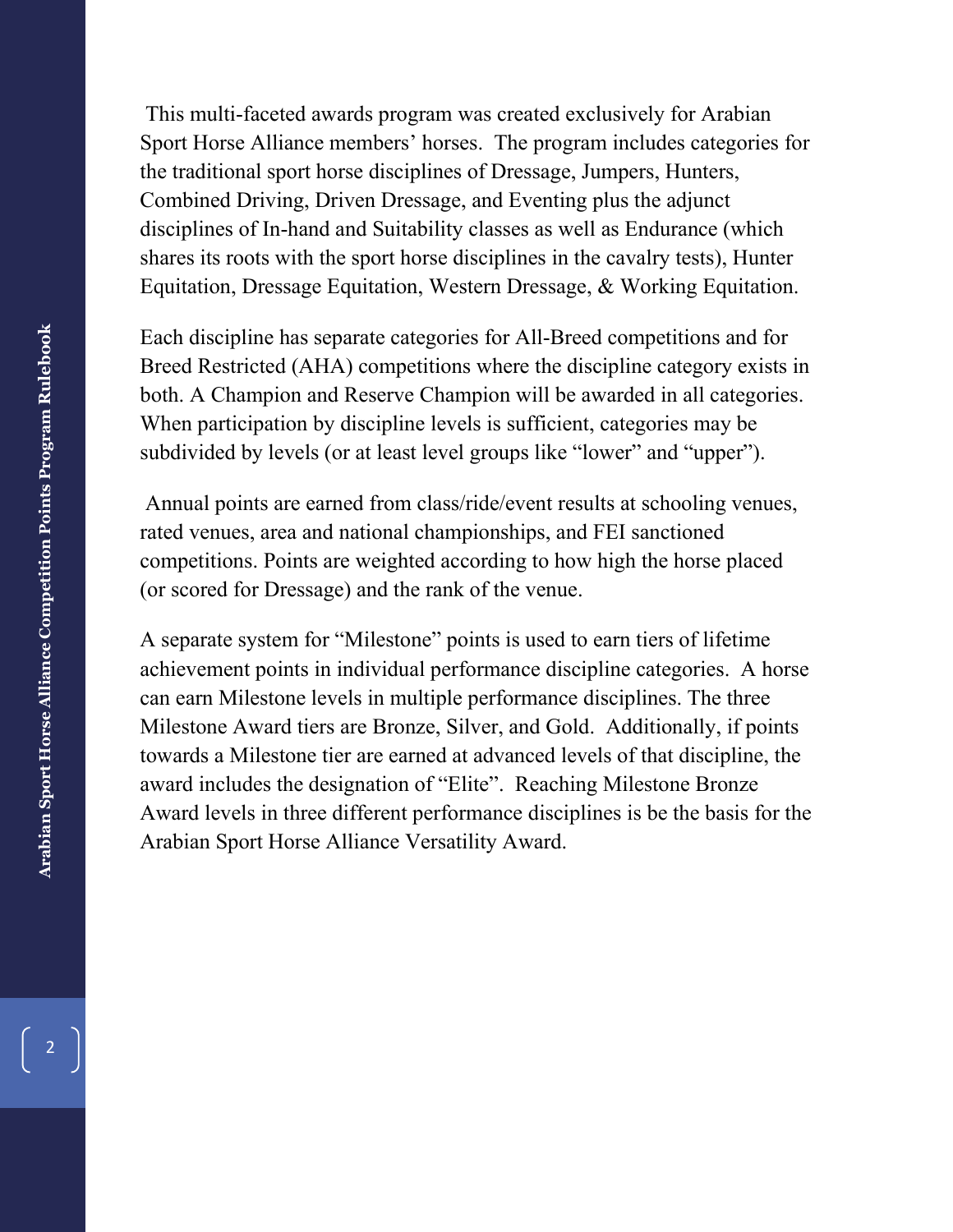## **Point Categories**

Points are attached to the horse not the rider so open, AA, and Youth/Junior classes all earn points for the horse in each discipline division. The individual sport disciplines have separate all-breed and breed-restricted categories. Splits by level will be made as warranted by participation levels.

## **Special Categories**

The Tally Forms include designations for Youth exhibitors and for Pony Divisions. Youth Champions and Pony Division Champions will be recognized in categories with participation in these sub-categories.

For the Youth category, it is the exhibitor's classification that counts; not whether or not the class is specific for youth or junior rider/handler/drivers so results where a youth shows against adults count towards this category. The results are still linked to the horse, so if a horse (or pony) is shown by multiple youths in the same discipline category, that horse/pony will accrue points from each youth exhibitor toward a total in that discipline.

For the Pony Division recognition, the classification of the class as restricted to ponies (or 14.2H and under for AHA) is what determines inclusion in this special category because the award is targeted at success in Pony Divisions.

### **Venue Specifications**

Each discipline will be subdivided into All-Breed (Open) competition and Breed Restricted (AHA shows or classes restricted by breed like DSHB IBCs) competition venues to recognize the value of each of those kinds of competitions. All-Breed (Open) competitions offer opportunities to showcase how well Arabian-bred sport horses measure up to the performance standards that ultimately define the sport horse world. Breed Restricted competitions allow Arabian-bred sport horses to be measured against the best sport horses within the specific breed.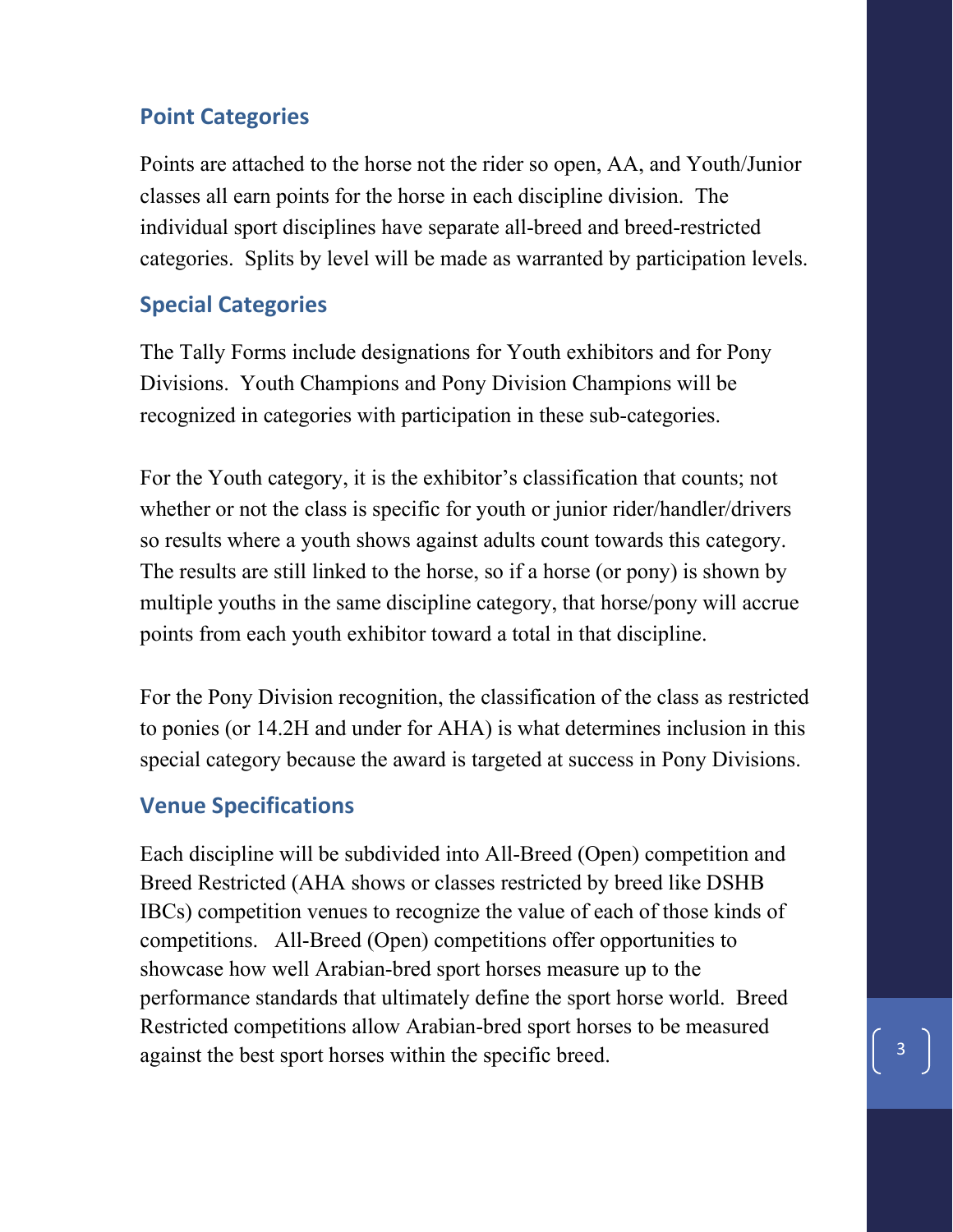#### **Discipline Division Specifications**

*General: All classes for young sport horses (these typically include a specific age restriction) are included in the "Suitability Under Saddle" or the "In-Hand" Divisions rather than under the sport discipline category under which they fall. Otherwise, the Discipline Divisions include all classes in that sport division's governing body's rules where the horse's performance is judged unless noted as an exception. Para-Equestrian Dressage and Driving are included in their respective sport divisions.*

- **1) Dressage**
- **a)** All-Breed Venues **(Intro\* Level through GP including Freestyles, also FEI Young Rider Tests and FEI Pony Dressage at equivalent Level rank)**
- **b)** Breed Restricted Venues (AHA) **(Intro\* Level through GP)**

#### **2) Western Dressage**

- **a)** All-Breed Venues **(Intro\* through 4th Level including Freestyles)**
- **b)** Breed Restricted Venues (AHA **(Intro\* through 4th Level)**

*\*Intro levels in Dressage and Western Dressage only earn Annual Points, and do not earn Milestone Points.*

*High Score Awards will be given out for individual levels in Dressage and Western Dressage for enrolled horses with the highest median score of their top 3 scores.*

#### **3) Dressage Equitation**

- **a)** All-Breed Venues -Youth and Adult
- **b)** Breed Restricted Venues (AHA) Venues Youth and Adult

#### **4) Hunters**

- **a**) All-Breed Venues (fence height categories  $\leq 3$ ',  $3'3'' 3'6''$ ,  $> 3'6''$ )
- **b)** Breed Restricted Venues (**AHA- Working Hunter Division)** *(All rider & horse/pony divisions within the USEF Hunter division that are judged on horse performance are included)*

4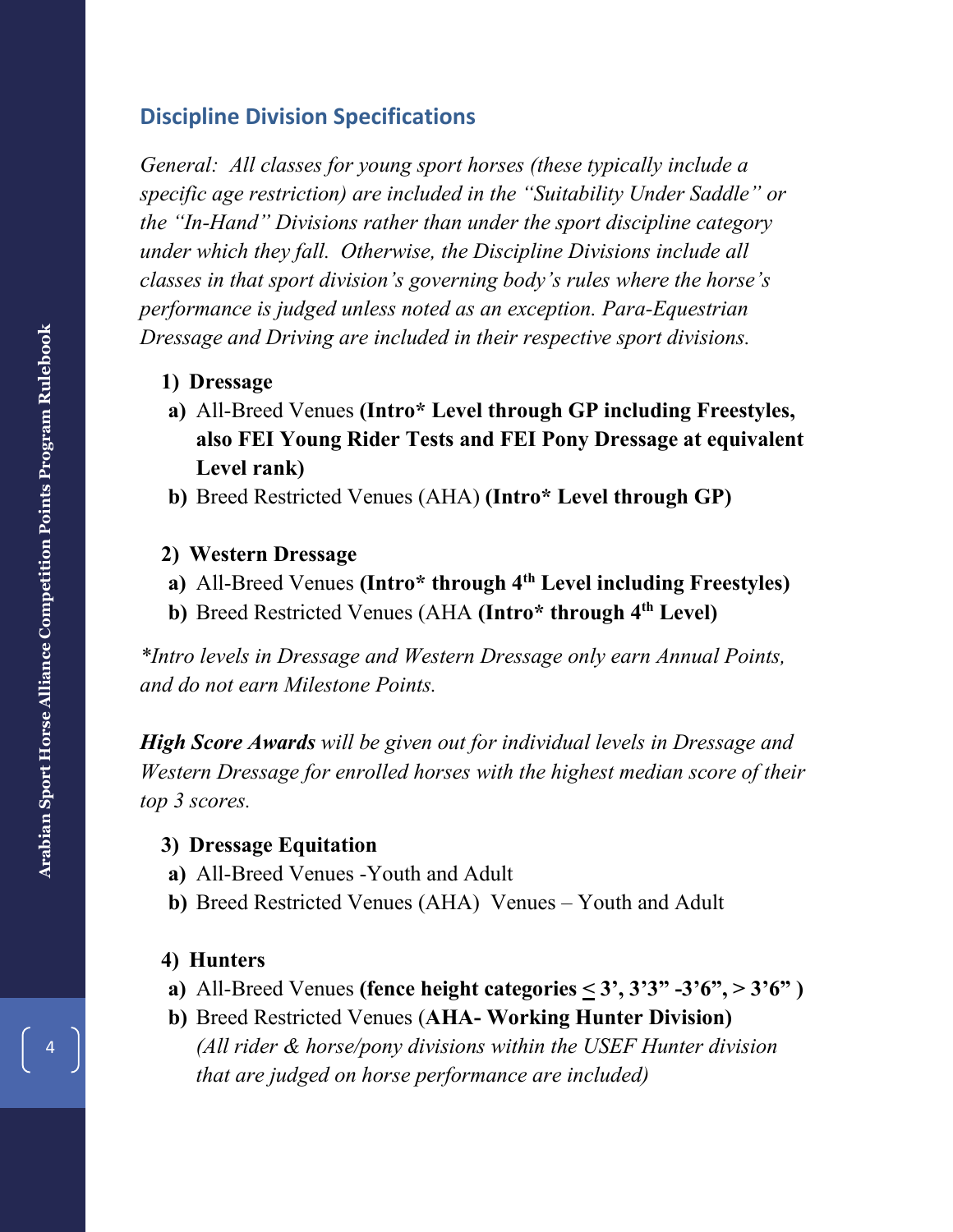#### **5) Hunter Equitation**

- **a)** All-Breed Venues **(fence height categories < 3', 3'3" -3'6", > 3'6" )**
- **b)** Breed Restricted Venues (**AHA- Working Hunter Division)**

#### **6) Jumpers**

- **a)** All-Breed Venues **(<.95m, 1m – 1.2m, >1.25m)**
- **b)** Breed Restricted Venues (AHA) Venues **(Jumper Division)** *All rider divisions and horse divisions within the USEF Jumper division.*

#### **7) Eventing**

*a)* All-Breed Venues **(Starter\*, Beginner Novice and Novice, Training, Preliminary, Intermediate, Advanced)** *\*Starter Level only earns Annual Points & does not earn Milestone Points.* 

#### **8) Working Equitation**

**a)** All-Breed Venues **(Intro, Novice, Intermediate, Advanced, Masters)**

#### **9) Combined Driving**

**a)** All-Breed Venues **(Training, Prelim, Intermediate, Advanced)**

#### **10) Driven Dressage**

**a)** All-Breed Venues **(Training, Prelim, Intermediate, Advanced)**

#### **11) Carriage Driving**

- **a)** All-Breed Venues **(Obstacle classes, Combination Classes, & any Pleasure Driving class except Park)**
- **b)** Breed Restricted Venues (AHA) Venues **(Carriage Pleasure Driving and Combined Driving Divisions)**

*Points in driving divisions are recorded by individual horse whether they compete in single, pairs, or team divisions.*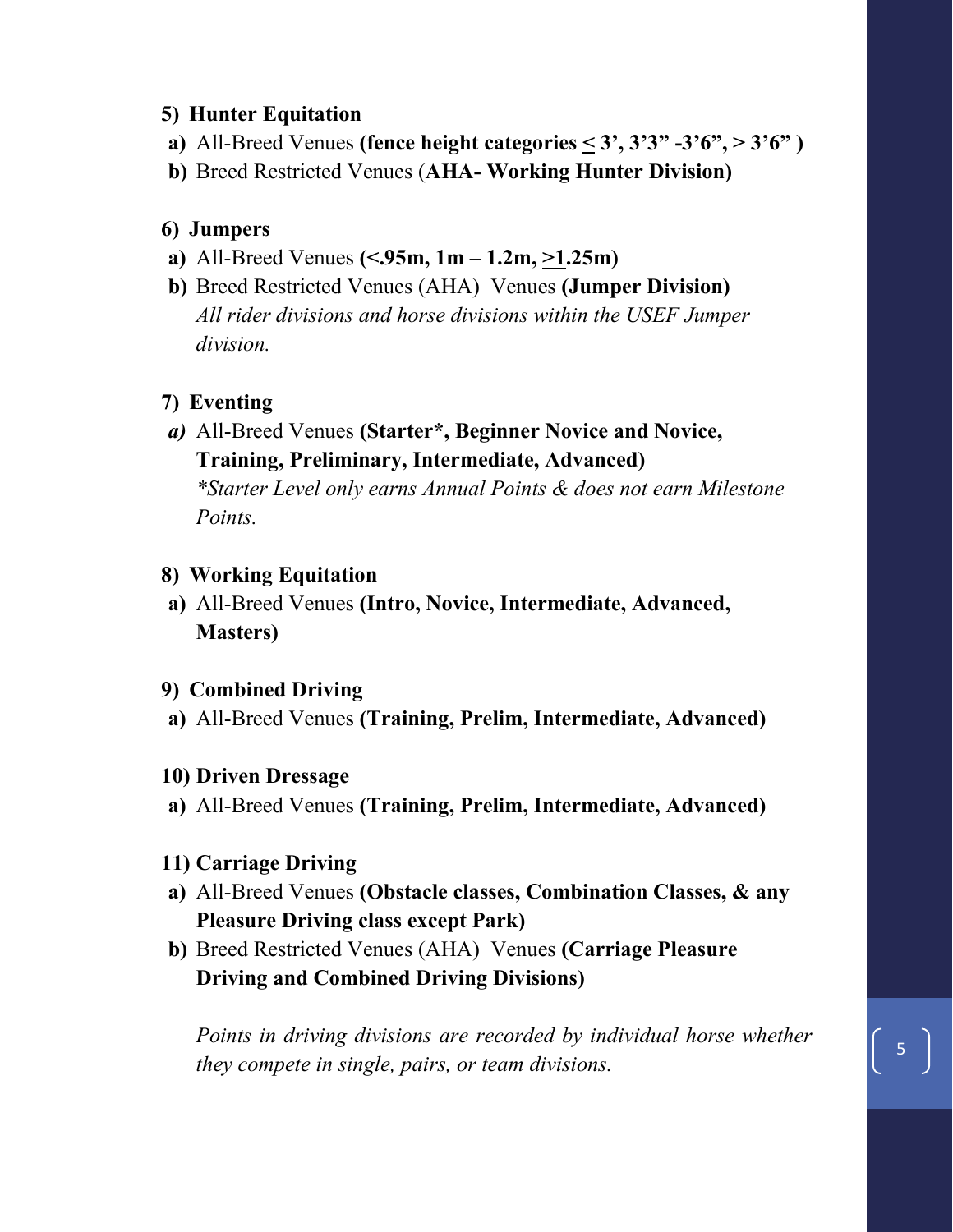#### **12) Distance Riding ("level" splits are endurance and limited distance/combined trail.)**

- **a)** All-Breed Venues **(Endurance, Limited Distance, CTR)**
- **b)** Breed Restricted Venues (AHA) Venues **(Endurance, Limited Distance, CTR)**

*For welfare reasons only sanctioned distance rides count for points.*

#### **13) In-Hand**

- **a)** All-Breed Venues **(DSHB in-hand {except for IBCs}, HB, FEH, YHS in-hand and YHS Free Jumping)**
- **b)** Breed Restricted Venues (AHA) Venues **(SHIH, DSHB IBCs, and other open world sport horse in-hand classes restricted by breed)** *In-hand classes earn Annual Points, but not Milestone Points. All sport horse discipline types are included together in the In-Hand category.*

#### **14) Suitability**

- **a)** All-Breed Venues **(Materiale, DSHB Under Saddle, USEF/FEI Young Dressage Horse Classes (4-6 year old), Young Event Horse YEH, YHS under saddle, IHF under saddle, Dressage Suitability, Dressage Equitation, 5, 6 and 7/8 year old Jumpers.)**
- **b)** Breed Restricted Venues (AHA) Venues **(SHUS-d, SHUS-h, SHSH, Young Dressage Prospect Test)**

*Suitability classes earn Annual Points, but not Milestone Points. All sport horse discipline types are included together in the overall Suitability category. Any performance class in the sport disciplines that is restricted by age to young horses and/or is designed to evaluate suitability for a sport horse discipline falls under this category*.

Please feel free to ask whether or not specific classes are included in a category. Any breed restricted class is classified under the "Breed Restricted" venue even if that class is held at an All-Breed (Open) venue. DSHB Individual Breed classes are one example of a breed restricted class at an All-Breed (Open) show.

6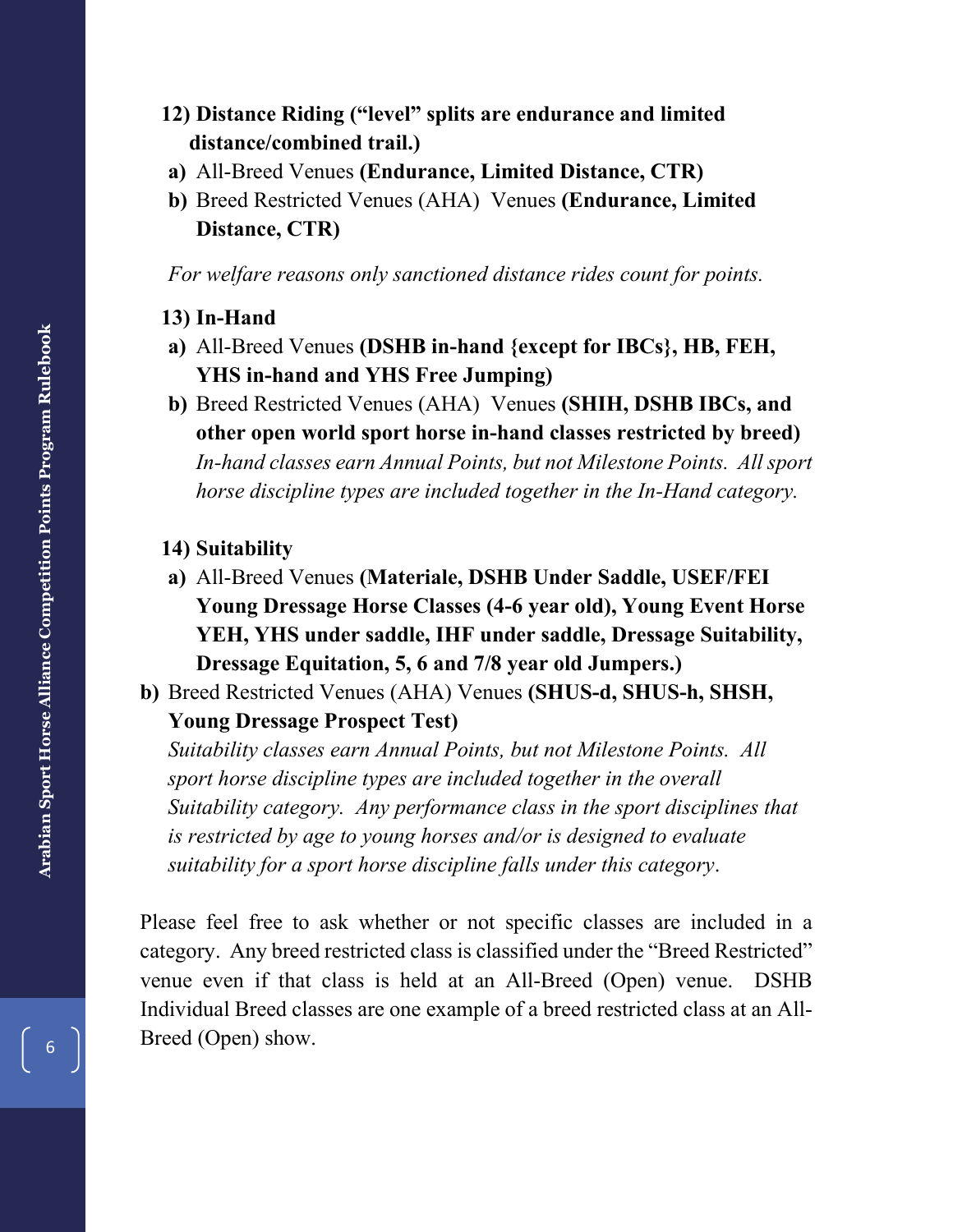|                                  | Discipline                 |                         | Levels                           |                                                                                             |
|----------------------------------|----------------------------|-------------------------|----------------------------------|---------------------------------------------------------------------------------------------|
|                                  | <b>Dressage</b>            | All-Breed               | Intro-Grand Prix                 |                                                                                             |
|                                  |                            | Breed-restricted        |                                  |                                                                                             |
|                                  |                            | All-Breed               | Intro-Level 4                    |                                                                                             |
|                                  | <b>Western Dressage</b>    | Breed-restricted        |                                  |                                                                                             |
|                                  |                            | All-Breed               | $\leq 3'$<br>$3'3'' - 3'6''$     |                                                                                             |
|                                  | Hunter                     | Breed-restricted        | >3'6''                           |                                                                                             |
|                                  |                            | All-Breed               | < .95m<br>$1m - 1.2m$            |                                                                                             |
|                                  | Jumpers                    | Breed-restricted        | >1.25m                           |                                                                                             |
|                                  | <b>Eventing</b>            | All-Breed               | Starter - Advanced               | n sufficient entries in category exist to support at least be lower and upper level splits. |
|                                  |                            | All-Breed               | Endurance                        |                                                                                             |
|                                  | <b>Distance Riding</b>     | Breed-restricted        | LD/CTR                           |                                                                                             |
| Visual guide to point categories | <b>Combined Driving</b>    | All-Breed               | Training - Advanced              |                                                                                             |
|                                  | <b>Driven Dressage</b>     | All-Breed               | Training - Advanced              |                                                                                             |
|                                  | <b>Carriage Driving</b>    | All-Breed               |                                  |                                                                                             |
|                                  |                            | Breed-restricted        |                                  |                                                                                             |
|                                  | In-hand                    | All-Breed               |                                  |                                                                                             |
|                                  |                            | Breed-restricted        |                                  |                                                                                             |
|                                  | Suitability                | All-Breed               |                                  |                                                                                             |
|                                  |                            | Breed-restricted        |                                  |                                                                                             |
|                                  | <b>Dressage Equitation</b> | All-Breed               |                                  |                                                                                             |
|                                  |                            | Breed-restricted        |                                  |                                                                                             |
|                                  | <b>Hunter Equitation</b>   | All-Breed               | $\leq 3'$<br>$3'3'' - 3'6''$     | Splits by level will occur when                                                             |
|                                  |                            | <b>Breed-restricted</b> | >3'6''                           |                                                                                             |
|                                  | <b>Working Equitation</b>  | All-Breed               | Introductory -<br><b>Masters</b> |                                                                                             |

 $\begin{pmatrix} 7 \end{pmatrix}$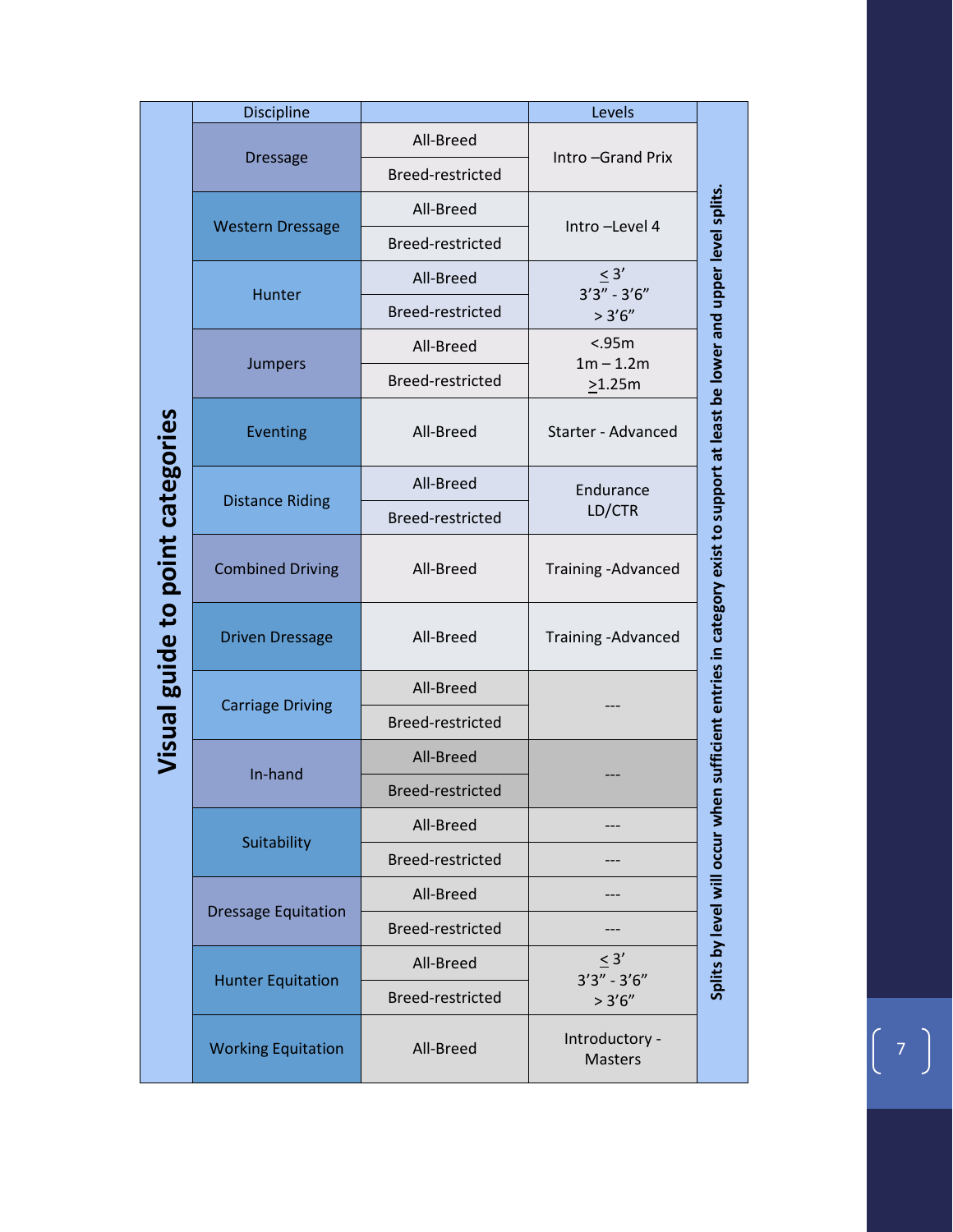# **Rules**

- 1) Enrolled horses must be owned by a current member in good standing of the Arabian Sport Horse Alliance. (Alliance membership is not required for Riders, Handlers, and Drivers.)
- 2) Enrolled horses must be recorded with the Arabian Sport Horse Alliance. (recording form available in members' area of <http://arabiansporthorsealliance.org/> or by contacting [points@arabiansporthorsealliance.org](mailto:points@arabiansporthorsealliance.org)
- 3) Cost of enrollment is \$20 for the first division and \$10 for each additional division. The Dressage and Western Dressage High Score Programs are \$5 extra for each. Enrollment divisions encompass the discipline and the venue category. Enrollment in a division includes any levels and classes included within the discipline category for which the horse is eligible to compete. (For example: All Breed (Open) Jumpers is a separate enrollment category from Breed Restricted (AHA) Jumpers.)
- 4) Results to be reported for points must be submitted on the appropriate Arabian Sport Horse Alliance Point Tally Form. Tally forms should be submitted electronically or my mail (postmarked) within 30 days of the event. A link, electronic copy, or hard copy of the prize list, show bill, or event brochure (including date(s), class list, judge/official(s) name(s) and show secretary name and contact information) should be submitted if available.

Since scores are used to determine points in the Dressage category, we need to verify scores. USDF rated shows scores will be verified online. For schooling shows and other non-USDF shows dressage participants must also include a copy of the front page of the test sheets with show name, horse name, judge name, and score.

- 5) Each year of this program runs from December  $1<sup>st</sup>$  through November  $30<sup>th</sup>$
- 6) Note that all classes and rides at rated/sanctioned shows, distance rides, and events include participation or completion points so even if the horse doesn't place, points are earned toward the annual total and for the lifetime Milestone tier awards so remember to report all points eligible classes and rides to be sure you get credit.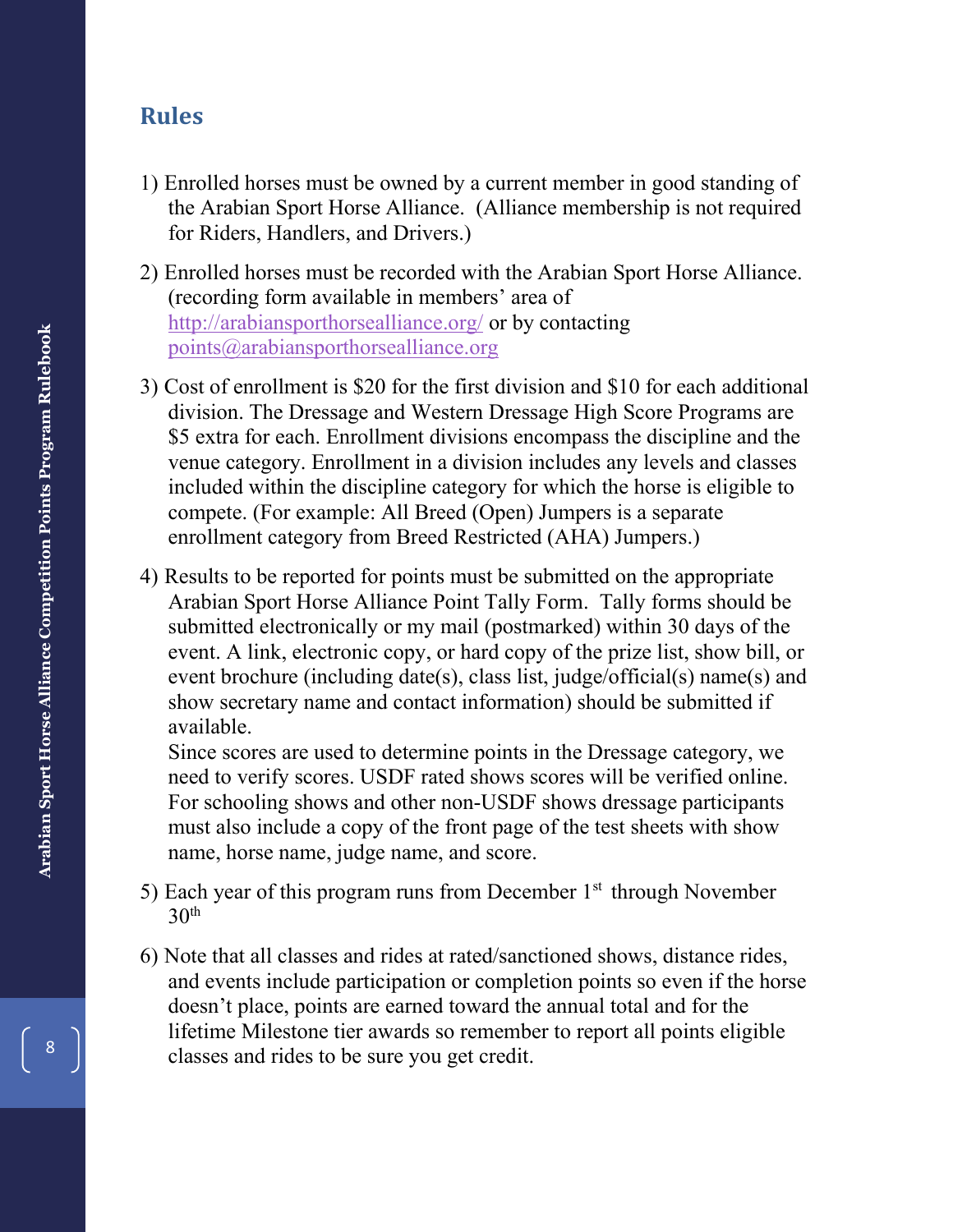- 7) When participation levels warrant, discipline categories will be split by level. At a minimum with sufficient participation, there will be "lower level" and "upper level" splits in divisions with progressive levels.
- 8) Milestone points are earned in performance categories where developmental progression is part of the discipline. (Dressage, Western Dressage, Hunters, Jumpers, Eventing, Distance Riding, Working Equitation, Combined Driving, Driven Dressage, and Carriage Driving. In-Hand, Equitation, and Performance Suitability divisions do not earn Milestone Points -nor do the intro levels of Dressage &Western Dressage nor the starter level of Eventing.)
- 9) Both Annual and Milestone points are awarded based on class/ride/event placings (scores for dressage) with bonus points for special awards like high point, championships, and best condition. Points at schooling venues are lower than points earned at rated venues. All points (Annual and Milestone including any bonus categories) earned at FEI sanctioned venues are worth **three times** the normal amount. The USEF's "International Hunter Derby" will count as the Elite level for the Hunter Division so all points earned at IHD series venues are worth **three times** the normal amount.
- 10) Random verification will be done on submitted Point Tally Forms. Proven fraudulent reporting of results will be grounds for removal from the program and for revocation of membership in the Arabian Sport Horse Alliance.
- 11) Participants have 30 days to submit results from November shows. A panel of reviewers will audit the results. As a further step to verify results, individual preliminary results will then be shared with participants for review prior to finalization.
- 12) Additional awards may be offered by ASHA or by a sponsor. (For instance: "High Mileage", High Score Dressage Freestyle, Top Anglo-Arabian in an all-breed over fences division, etc.)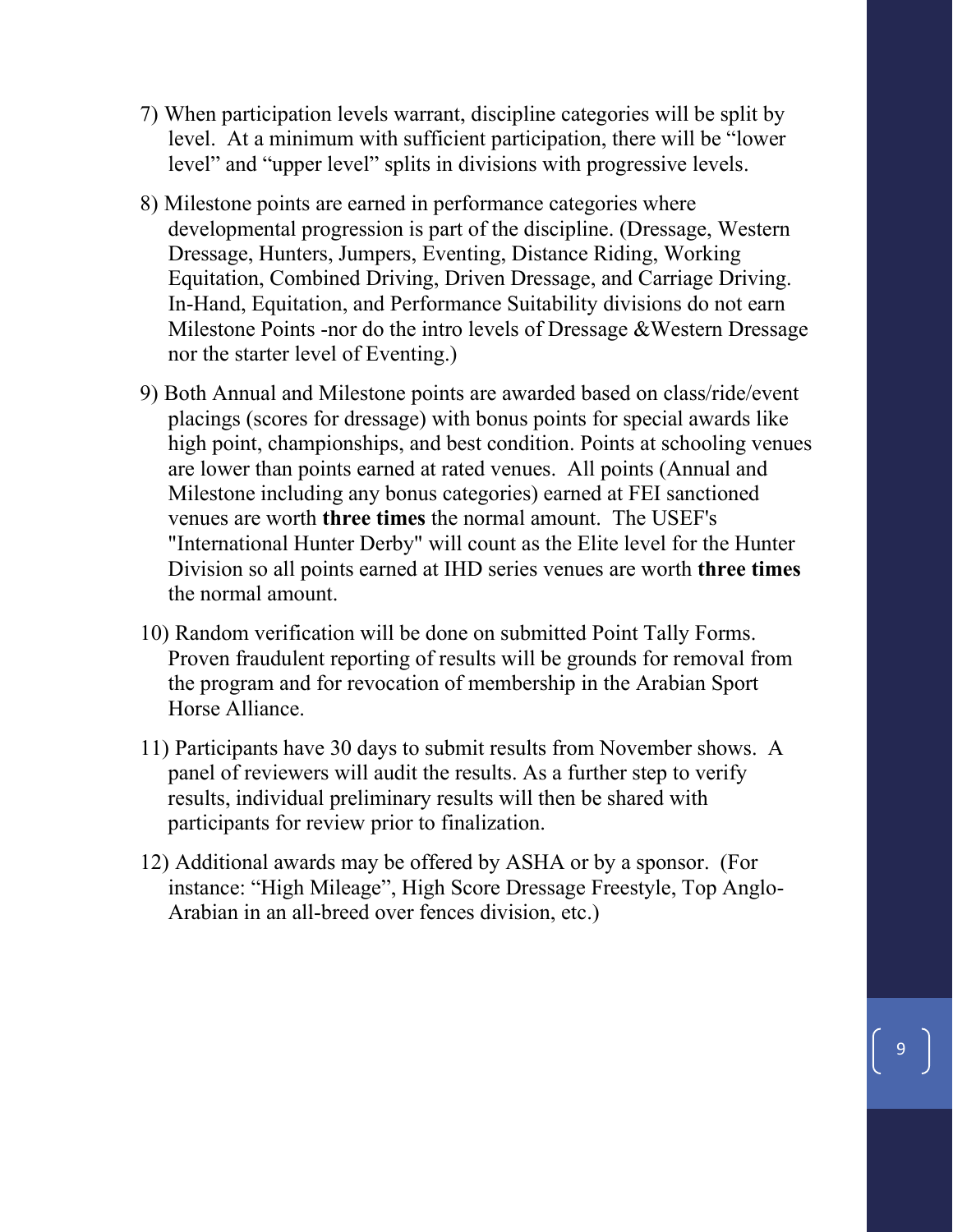#### **Appendix: Points Tables**

Please note that different disciplines use different tables to accommodate variations in competition structures and protocols. (See last table for Bonus Points.)

#### **Basic points:**

Tables for Hunters, Jumpers, Western Dressage\*\*, Hunter Equitation\*\* Dressage Equitation\*\*, Western Dressage Equitation\*\*, Driven Dressage, and Carriage Driving Divisions

| <b>Rated shows/events</b> |                 |                             |  |
|---------------------------|-----------------|-----------------------------|--|
| Placing*                  | Points (Annual) | Milestone Points (Lifetime) |  |
| 1st                       | 12              | 50                          |  |
| 2nd                       | 11              | 40                          |  |
| 3rd                       | 10              | 30                          |  |
| 4th                       | 9               | 20                          |  |
| 5th                       | 8               | 20                          |  |
| 6th                       | 7               | 20                          |  |
| 7th                       | 6               | 20                          |  |
| 8th                       | 5               | 20                          |  |
| 9th                       | 4               | 20                          |  |
| 10th                      | 3               | 20                          |  |
| 11th                      | $\mathfrak{D}$  | 20                          |  |
| 12th                      | 1               | 20                          |  |
| Plus participation        | 1               | 10                          |  |

\*only actual awarded placements If a show awarded 6 placings 7th place and below doesn't count. \*\*Equitation divisions & Western Dressage Intro level do NOT earn Milestone Points, just Annual

Points

| <b>Schooling shows/horse trials</b> |                          |                             |  |
|-------------------------------------|--------------------------|-----------------------------|--|
| Placing*                            | Points (Annual)          | Milestone Points (Lifetime) |  |
| 1st                                 | 10                       | 30                          |  |
| 2nd                                 | 9                        | 20                          |  |
| 3rd                                 | 8                        | 10                          |  |
| 4th                                 |                          | 10                          |  |
| 5th                                 | 6                        | 10                          |  |
| 6th                                 | 5                        | 10                          |  |
| 7th                                 | 4                        | 10                          |  |
| 8th                                 | 3                        | 10                          |  |
| 9th                                 | $\overline{\phantom{a}}$ | 10                          |  |
| 10th                                | 1                        | 10                          |  |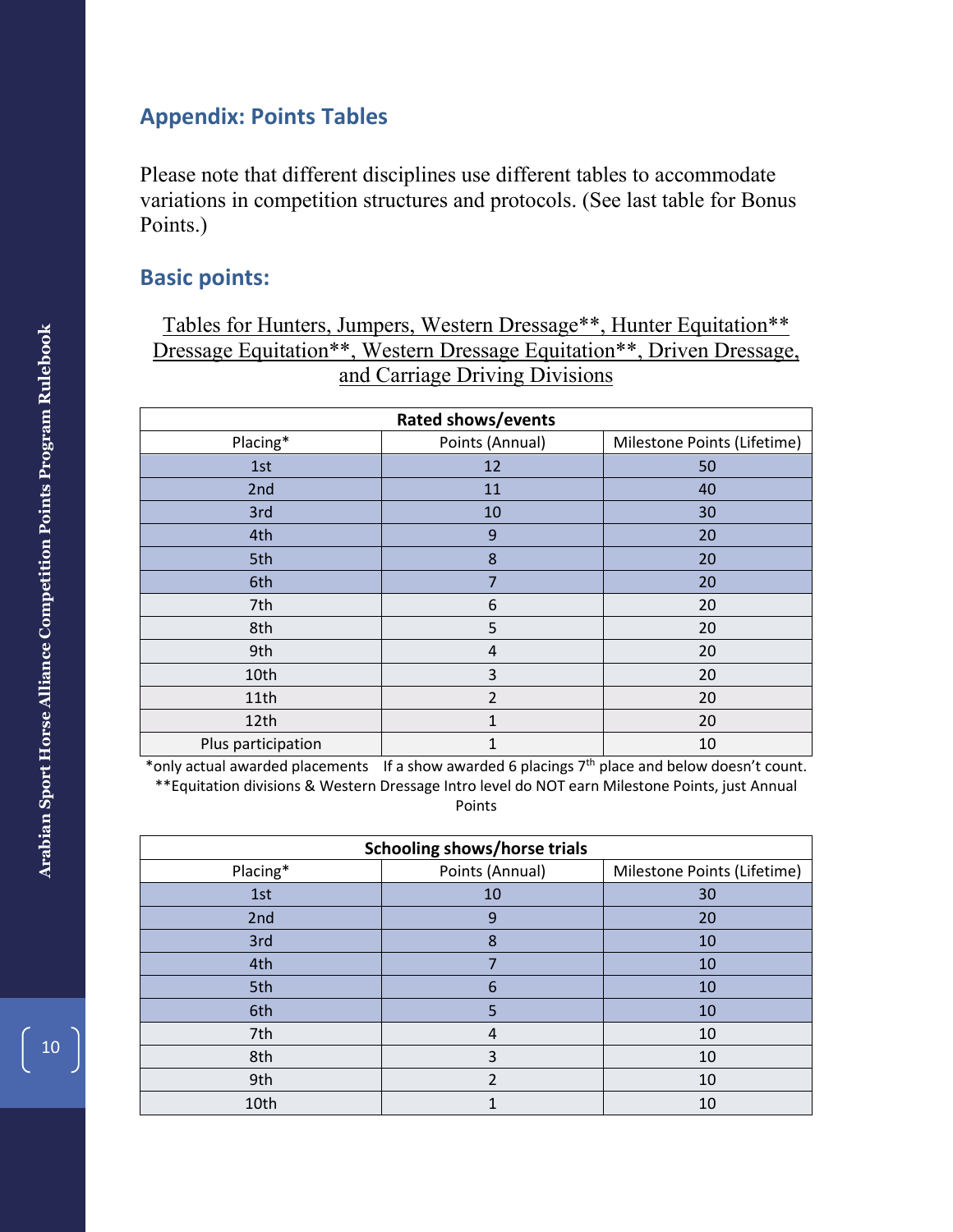\*only actual awarded placements If a show awarded 6 placings 7<sup>th</sup> place and below doesn't count. \*\*Western Dressage Intro level does NOT earn Milestone Points, just Annual Points

| <b>Rated shows/events</b> |                 |  |  |
|---------------------------|-----------------|--|--|
| Placing*                  | Points (Annual) |  |  |
| 1st                       | 12              |  |  |
| 2nd                       | 11              |  |  |
| 3rd                       | 10              |  |  |
| 4th                       | 9               |  |  |
| 5th                       | 8               |  |  |
| 6th                       | $\overline{7}$  |  |  |
| 7th                       | 6               |  |  |
| 8th                       | 5               |  |  |
| 9th                       | 4               |  |  |
| 10th                      | 3               |  |  |
| 11th                      | 2               |  |  |
| 12th                      | 1               |  |  |
| Plus participation        | 1               |  |  |

#### Tables for In-hand and Suitability Divisions

\*only actual awarded placements If a show awarded 6 placings 7th place and below doesn't count.

| <b>Schooling shows</b>      |                |  |  |
|-----------------------------|----------------|--|--|
| Placing*<br>Points (Annual) |                |  |  |
| 1st                         | 10             |  |  |
| 2nd                         | 9              |  |  |
| 3rd                         | 8              |  |  |
| 4th                         | 7              |  |  |
| 5th                         | 6              |  |  |
| 6th                         | 5              |  |  |
| 7th                         | 4              |  |  |
| 8th                         | 3              |  |  |
| 9th                         | $\overline{2}$ |  |  |
| 10th                        | 1              |  |  |

\*only actual awarded placements. If a show awarded 6 placings 7th place and below doesn't count.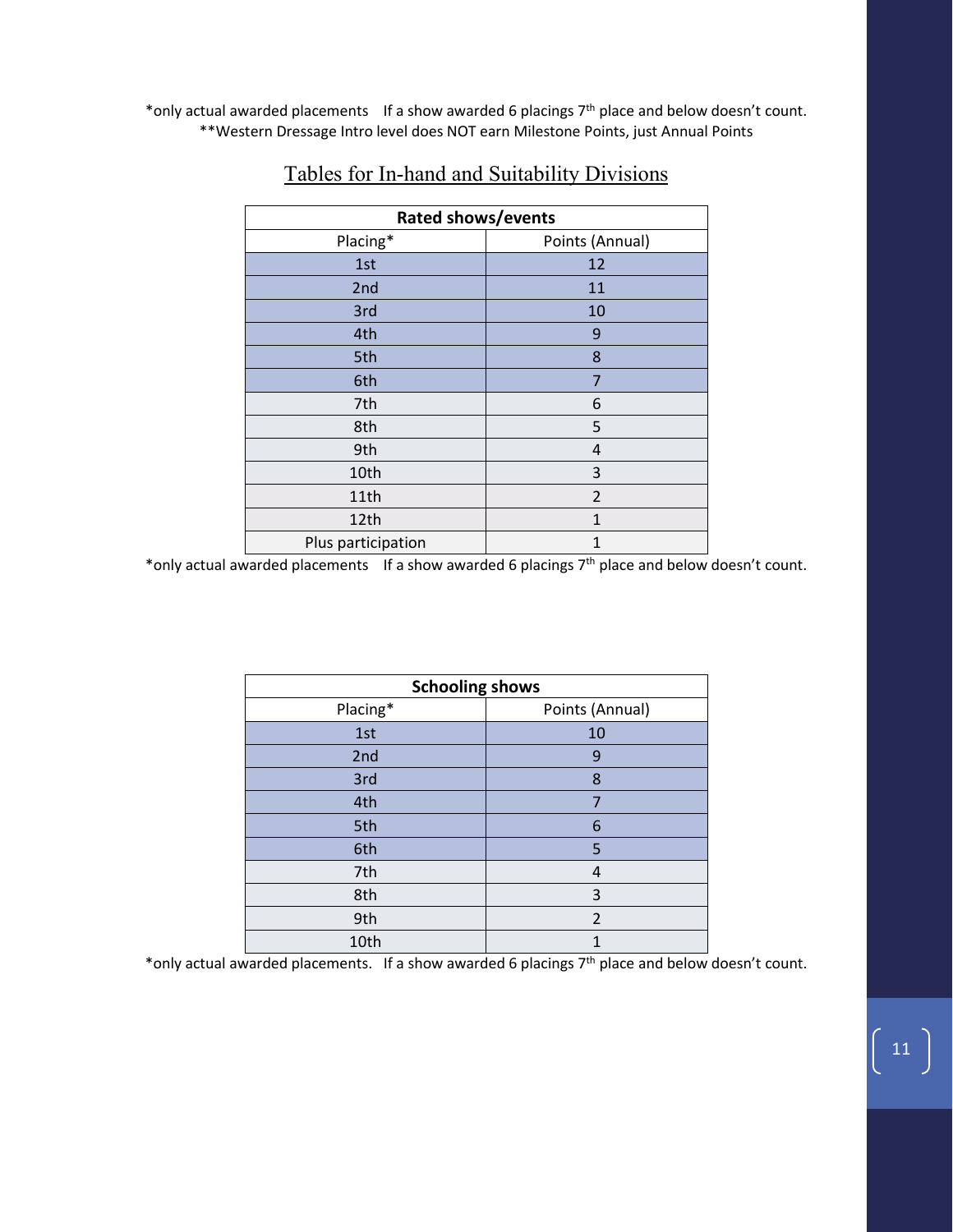| <b>Rated Events</b>                                              |                 |                             |  |
|------------------------------------------------------------------|-----------------|-----------------------------|--|
| Placing*                                                         | Points (Annual) | Milestone Points (Lifetime) |  |
| 1st                                                              | 12              | 50                          |  |
| 2nd                                                              | 11              | 40                          |  |
| 3rd                                                              | 10              | 30                          |  |
| 4th                                                              | 9               | 20                          |  |
| 5th                                                              | 8               | 20                          |  |
| 6th                                                              | $\overline{7}$  | 20                          |  |
| 7th                                                              | 6               | 20                          |  |
| 8th                                                              | 5               | 20                          |  |
| 9th                                                              | 4               | 20                          |  |
| 10th                                                             | 3               | 20                          |  |
| 11th                                                             | $\overline{2}$  | 20                          |  |
| 12th                                                             | 1               | 20                          |  |
| <b>Completion for Eventing and Combined Driving Rated Events</b> |                 |                             |  |
| Level                                                            | Points (Annual) | Milestone Points (Lifetime) |  |
| Starter**                                                        |                 | ---                         |  |
| <b>BN-N</b>                                                      | 1               | 10                          |  |
| <b>Training</b>                                                  | $\overline{2}$  | 15                          |  |
| Preliminary                                                      | 5               | 20                          |  |
| Intermediate                                                     | 7               | 25                          |  |
| Advanced                                                         | 7               | 25                          |  |
|                                                                  |                 |                             |  |

#### Eventing and Combined Driving Tables:

\*only actual awarded placements If an event awarded 6 placings  $7<sup>th</sup>$  place and below doesn't count. \*\* Starter Level does NOT earn Milestone Points, just Annual Points

| <b>Schooling (horse trials, combined tests)</b> |                 |                             |  |
|-------------------------------------------------|-----------------|-----------------------------|--|
| Placing*                                        | Points (Annual) | Milestone Points (Lifetime) |  |
| 1st                                             | 10              | 30                          |  |
| 2nd                                             | 9               | 20                          |  |
| 3rd                                             | 8               | 10                          |  |
| 4th                                             | 7               | 10                          |  |
| 5th                                             | 6               | 10                          |  |
| 6th                                             | 5               | 10                          |  |
| 7th                                             | 4               | 10                          |  |
| 8th                                             | 3               | 10                          |  |
| 9th                                             | $\mathfrak{p}$  | 10                          |  |
| 10th                                            |                 | 10                          |  |

\*only actual awarded placements If an event awarded 6 placings 7<sup>th</sup> place and below doesn't count. \*\* Starter Level does NOT earn Milestone Points, just Annual Points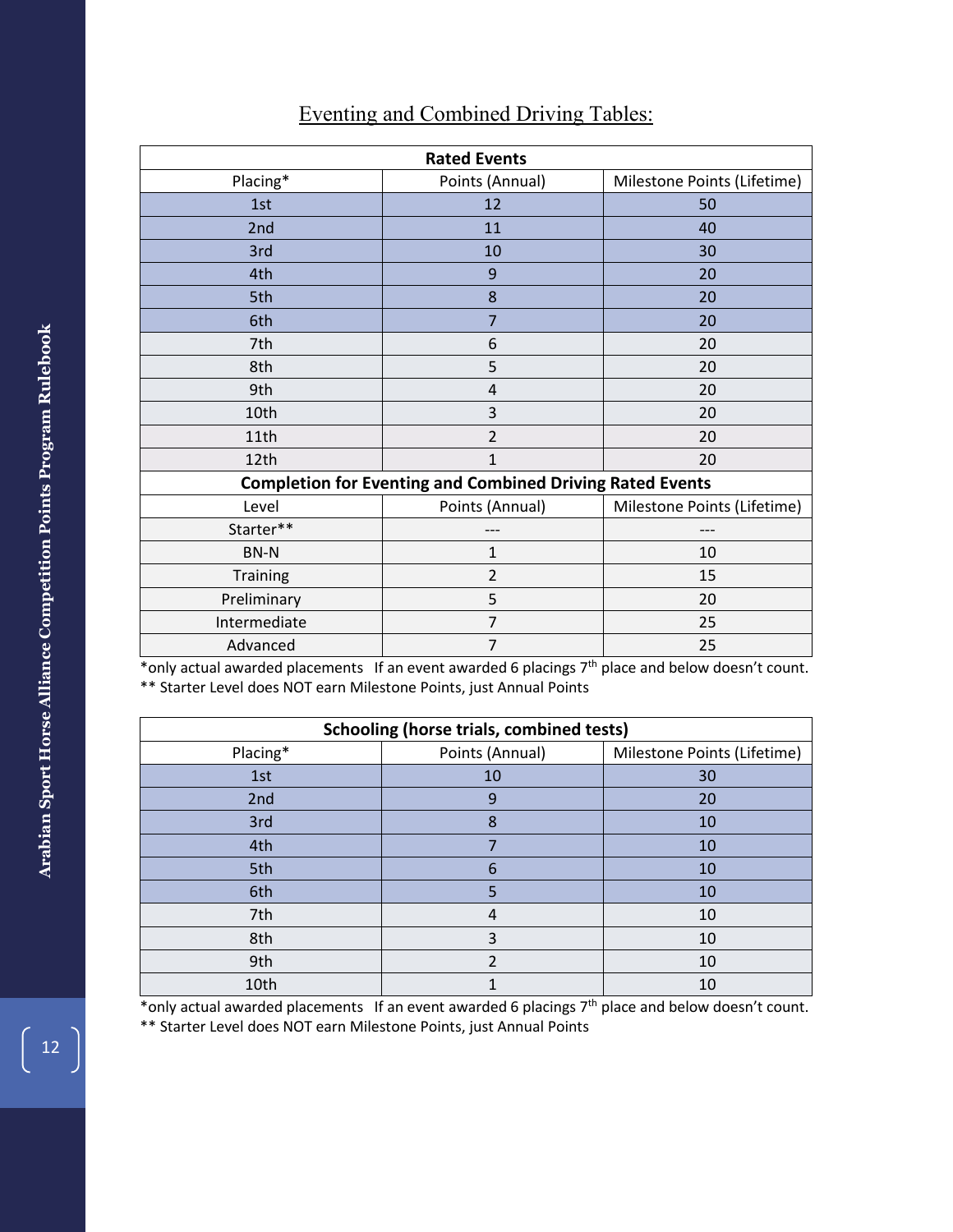| <b>Sanctioned</b>               |                  |                             |  |
|---------------------------------|------------------|-----------------------------|--|
| Placing*                        | Points (Annual)  | Milestone Points (Lifetime) |  |
| 1st                             | 12               | 50                          |  |
| 2nd                             | 11               | 40                          |  |
| 3rd                             | 10               | 30                          |  |
| 4th                             | 9                | 20                          |  |
| 5th                             | 8                | 20                          |  |
| 6th                             | 7                | 20                          |  |
| 7th                             | 6                | 20                          |  |
| 8th                             | 5                | 20                          |  |
| 9th                             | 4                | 20                          |  |
| 10th                            | 3                | 20                          |  |
| 11th                            | $\overline{2}$   | 20                          |  |
| 12th                            | 1                | 20                          |  |
|                                 | 2 for LD/ CTR    | 10 for LD/ CTR              |  |
| Plus completion (even if didn't | 5 for 50 miles   | 15 for 50miles              |  |
| place)                          | 10 for 100 miles | 25 for 100miles             |  |

## Table for Distance Divisions:

\*only actual awarded placements If a ride awarded 6 placings  $7<sup>th</sup>$  place and below doesn't count. For welfare reasons only sanctioned distance events are eligible for earning points.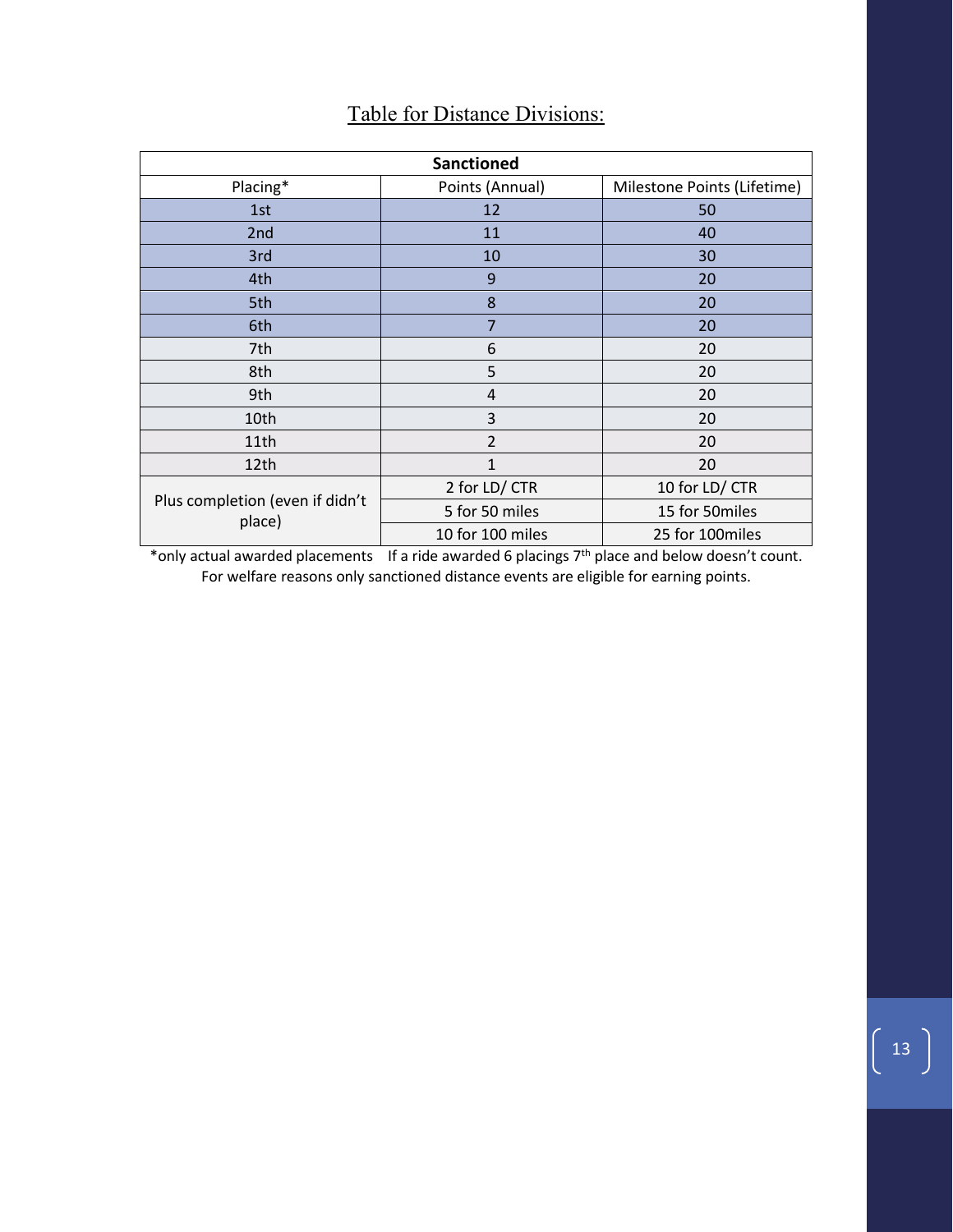| <b>Rated Competitions</b>                             |                 |                             |  |
|-------------------------------------------------------|-----------------|-----------------------------|--|
| Placing*                                              | Points (Annual) | Milestone Points (Lifetime) |  |
| 1st                                                   | 12              | 50                          |  |
| 2nd                                                   | 11              | 40                          |  |
| 3rd                                                   | 10              | 30                          |  |
| 4th                                                   | 9               | 20                          |  |
| 5th                                                   | 8               | 20                          |  |
| 6th                                                   | 7               | 20                          |  |
| 7th                                                   | 6               | 20                          |  |
| 8th                                                   | 5               | 20                          |  |
| 9th                                                   | $\overline{4}$  | 20                          |  |
| 10th                                                  | 3               | 20                          |  |
| 11th                                                  | $\overline{2}$  | 20                          |  |
| 12th                                                  | $\mathbf{1}$    | 20                          |  |
| <b>Completion for Working Equitation Rated Events</b> |                 |                             |  |
| Level                                                 | Points (Annual) | Milestone Points (Lifetime) |  |
| Introductory                                          | 1               | 10                          |  |
| Novice A/B                                            | $\overline{2}$  | 15                          |  |
| Intermediate A/B                                      | 5               | 20                          |  |
| Advanced                                              | 7               | 25                          |  |
| <b>Masters</b>                                        | $\overline{7}$  | 25                          |  |
|                                                       |                 |                             |  |

# Table for Working Equitation Divisions:

\*only actual awarded placements If an event awarded 6 placings 7th place and below doesn't count.

| <b>Schooling Competitions</b> |                 |                             |  |
|-------------------------------|-----------------|-----------------------------|--|
| Placing*                      | Points (Annual) | Milestone Points (Lifetime) |  |
| 1st                           | 10              | 30                          |  |
| 2nd                           | 9               | 20                          |  |
| 3rd                           | 8               | 10                          |  |
| 4th                           |                 | 10                          |  |
| 5th                           | 6               | 10                          |  |
| 6th                           | 5               | 10                          |  |
| 7th                           | 4               | 10                          |  |
| 8th                           | 3               | 10                          |  |
| 9th                           | 2               | 10                          |  |
| 10th                          |                 | 10                          |  |

\*only actual awarded placements If an event awarded 6 placings 7<sup>th</sup> place and below doesn't count.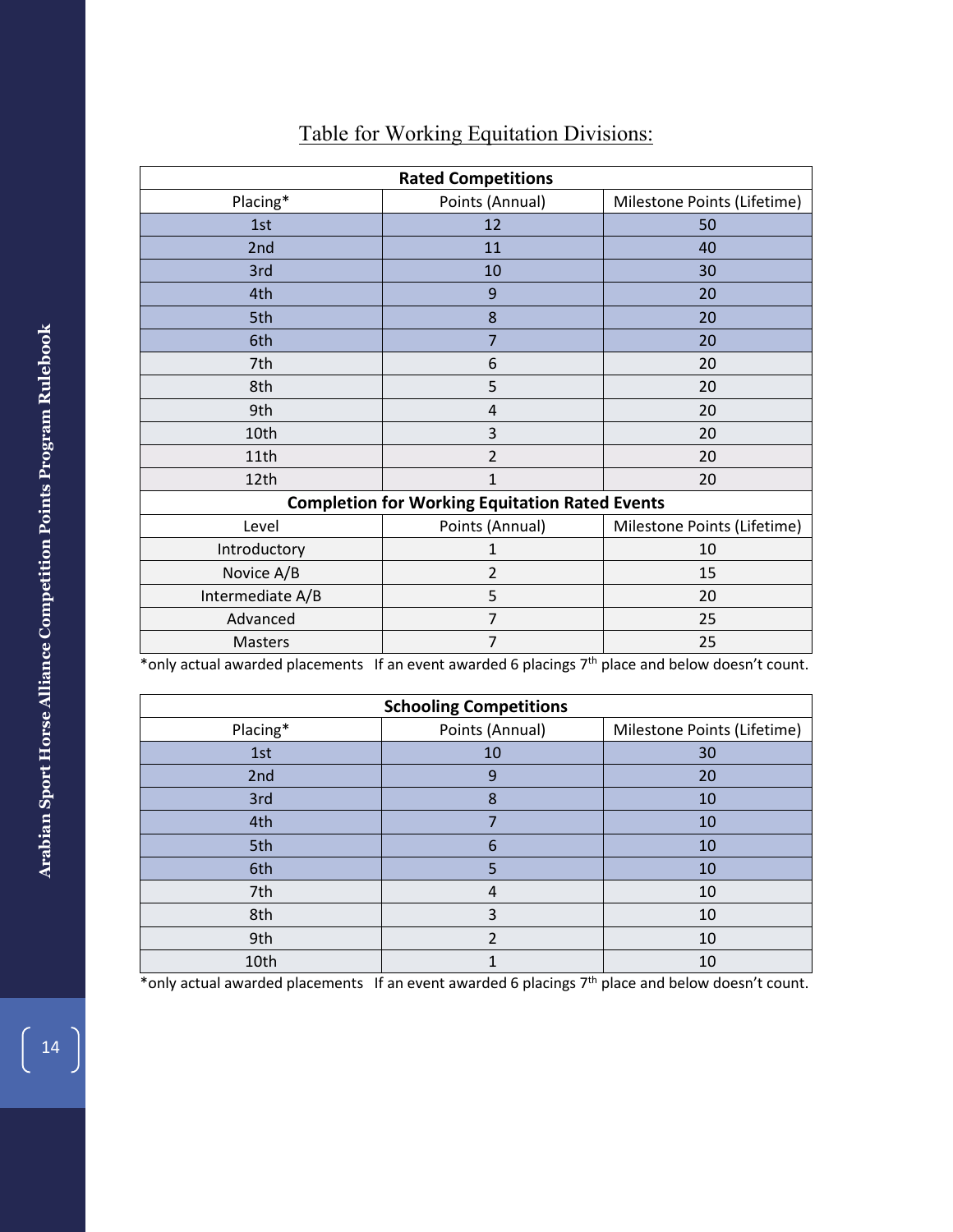#### Tables for Dressage Division:

| Intro* & Training Level - 2 <sup>nd</sup> level (rated show) |                 |                             |  |
|--------------------------------------------------------------|-----------------|-----------------------------|--|
| Score range                                                  | Points (Annual) | Milestone Points (Lifetime) |  |
| > 74                                                         | 12              | 50                          |  |
| 72 - 73.9                                                    | 11              | 50                          |  |
| 70-71.9                                                      | 10              | 40                          |  |
| 68-69.9                                                      | 9               | 40                          |  |
| 66-67.9                                                      | 8               | 30                          |  |
| 64-65.9                                                      | $\overline{7}$  | 30                          |  |
| 62-63.9                                                      | 6               | 20                          |  |
| 60-61.9                                                      | 5               | 20                          |  |
| 57-59.9                                                      | $\overline{4}$  | 10                          |  |
| 55-56.9                                                      | 3               | 10                          |  |
| Plus participation                                           | $\mathbf{1}$    | 10                          |  |

\*Intro level does NOT earn Milestone Points, just Annual Points

| Intro* & Training Level - 2 <sup>nd</sup> level (schooling show) |                 |                             |  |
|------------------------------------------------------------------|-----------------|-----------------------------|--|
| Score range                                                      | Points (Annual) | Milestone Points (Lifetime) |  |
| > 74                                                             | 10              | 30                          |  |
| 72 - 73.9                                                        | 9               | 30                          |  |
| 70-71.9                                                          | 8               | 20                          |  |
| 68-69.9                                                          | 7               | 20                          |  |
| 66-67.9                                                          | 6               | 20                          |  |
| 64-65.9                                                          | 5               | 20                          |  |
| 62-63.9                                                          | 4               | 10                          |  |
| 60-61.9                                                          | 3               | 10                          |  |
| 57-59.9                                                          | $\mathfrak{D}$  | 10                          |  |
| 55-56.9                                                          | 1               | 10                          |  |

\*Intro level does NOT earn Milestone Points, just Annual Points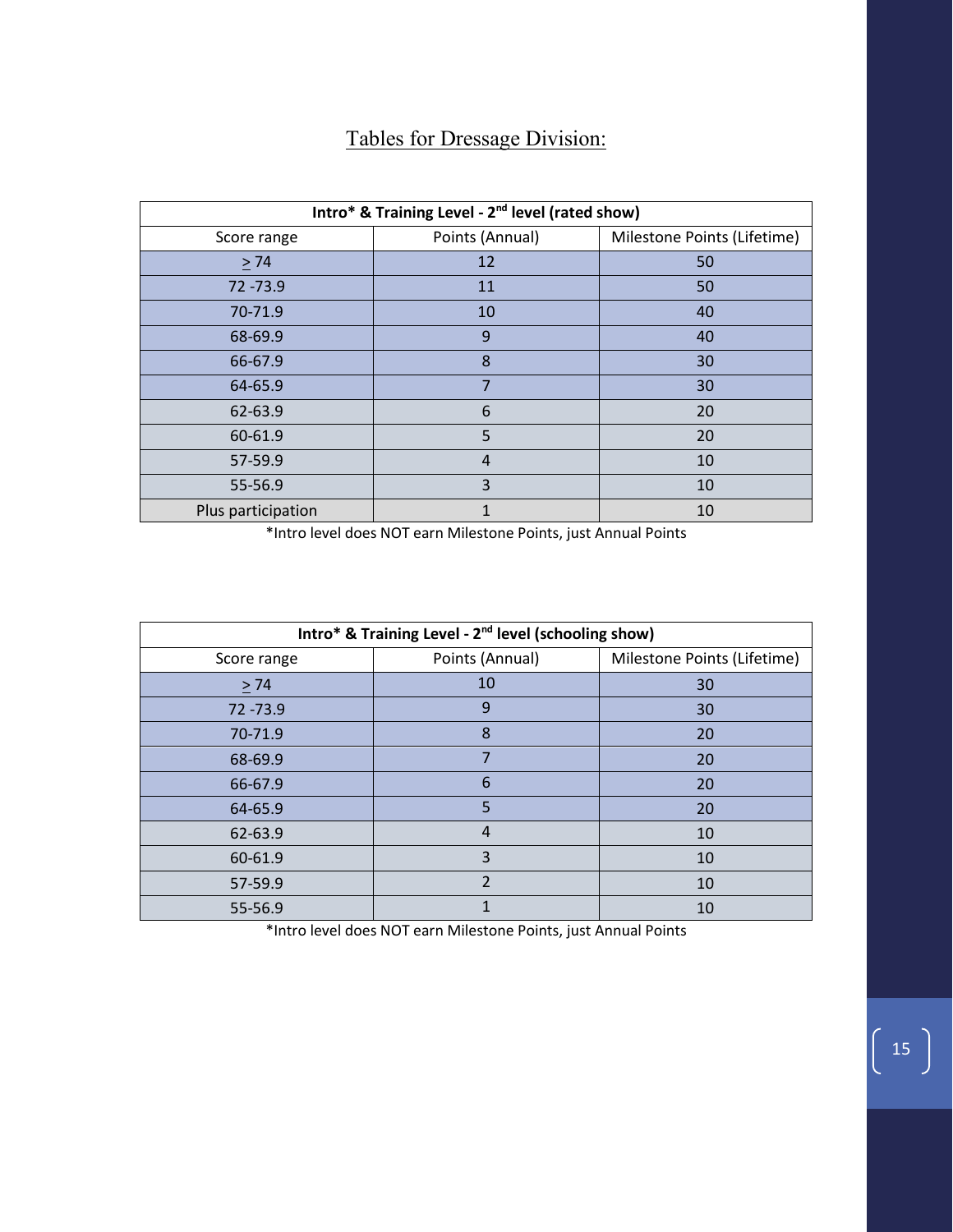| 3rd -4 <sup>th</sup> Levels (rated show) |                 |                             |
|------------------------------------------|-----------------|-----------------------------|
| Score range                              | Points (Annual) | Milestone Points (Lifetime) |
| $\geq$ 72                                | 12              | 50                          |
| 70-71.9                                  | 11              | 50                          |
| 68-69.9                                  | 10              | 40                          |
| 66-67.9                                  | 9               | 40                          |
| 64-65.9                                  | 8               | 30                          |
| 62-63.9                                  | $\overline{7}$  | 30                          |
| 60-61.9                                  | 6               | 20                          |
| 57-59.9                                  | 5               | 20                          |
| 55-56.9                                  | 4               | 10                          |
| 53-54.9                                  | 3               | 10                          |
| Plus participation                       | 1               | 10                          |

| 3rd -4 <sup>th</sup> Levels (schooling show) |                          |                             |  |
|----------------------------------------------|--------------------------|-----------------------------|--|
| Score range                                  | Points (Annual)          | Milestone Points (Lifetime) |  |
| $\geq$ 72                                    | 10                       | 30                          |  |
| 70-71.9                                      | 9                        | 30                          |  |
| 68-69.9                                      | 8                        | 20                          |  |
| 66-67.9                                      |                          | 20                          |  |
| 64-65.9                                      | 6                        | 20                          |  |
| 62-63.9                                      | 5                        | 20                          |  |
| 60-61.9                                      | 4                        | 10                          |  |
| 57-59.9                                      | 3                        | 10                          |  |
| 55-56.9                                      | $\overline{\phantom{a}}$ | 10                          |  |
| 53-54.9                                      |                          | 10                          |  |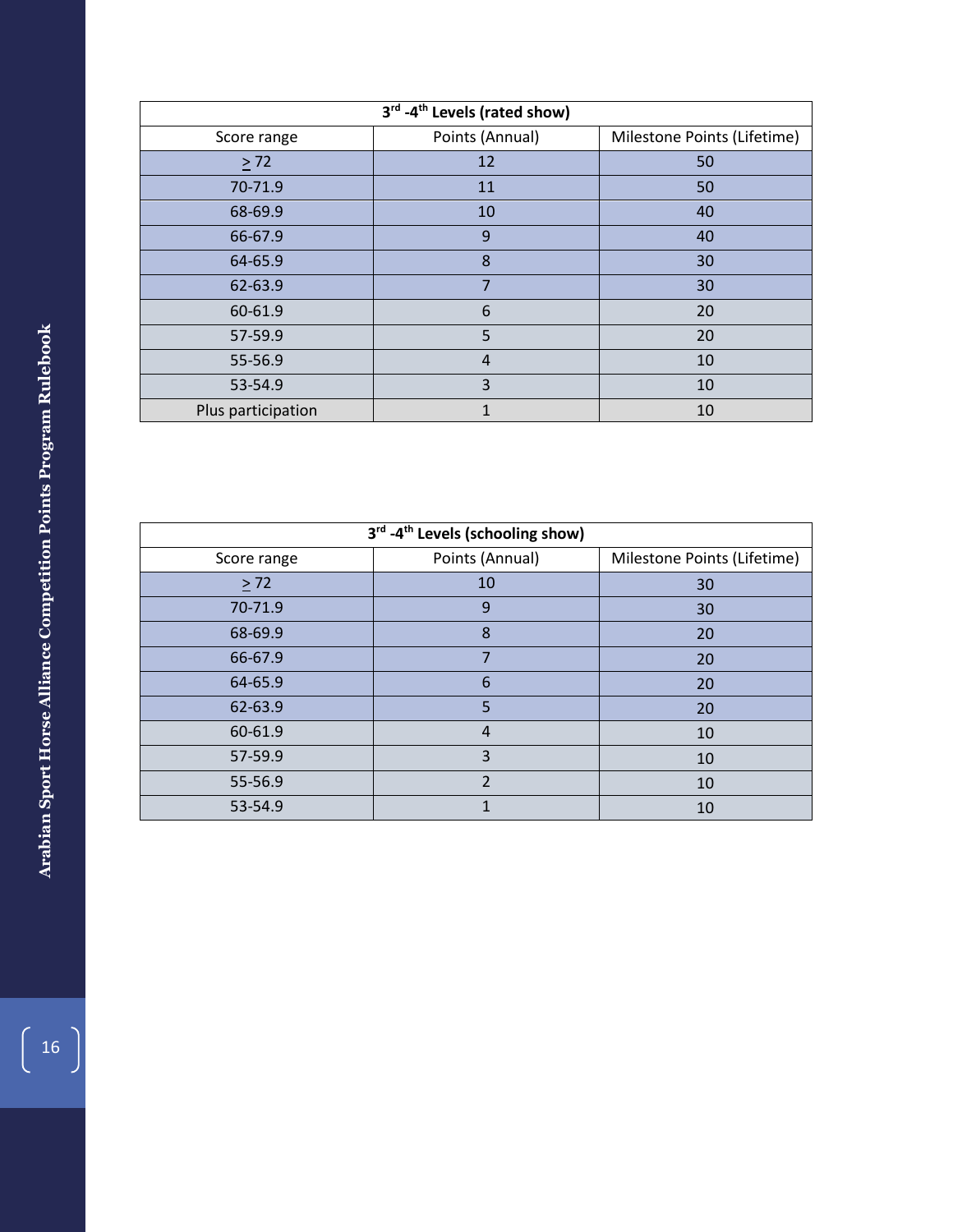| PsG - Grand Prix Levels (rated show) |                 |                             |  |
|--------------------------------------|-----------------|-----------------------------|--|
| Score range                          | Points (Annual) | Milestone Points (Lifetime) |  |
| $\geq 70$                            | 12              | 50                          |  |
| 68-69.9                              | 11              | 50                          |  |
| 66-67.9                              | 10              | 40                          |  |
| 64-65.9                              | 9               | 40                          |  |
| 62-63.9                              | 8               | 30                          |  |
| 60-61.9                              | 7               | 30                          |  |
| 57-59.9                              | 6               | 20                          |  |
| 55-56.9                              | 5               | 20                          |  |
| 53-54.9                              | $\overline{4}$  | 10                          |  |
| 50-52.9                              | 3               | 10                          |  |
| Plus participation                   | 1               | 10                          |  |

| PsG - Grand Prix Levels (schooling show) |                 |                             |  |
|------------------------------------------|-----------------|-----------------------------|--|
| Score range                              | Points (Annual) | Milestone Points (Lifetime) |  |
| $\geq 70$                                | 10              | 30                          |  |
| 68-69.9                                  | 9               | 30                          |  |
| 66-67.9                                  | 8               | 20                          |  |
| 64-65.9                                  | 7               | 20                          |  |
| 62-63.9                                  | 6               | 20                          |  |
| 60-61.9                                  | 5               | 20                          |  |
| 57-59.9                                  | $\overline{4}$  | 10                          |  |
| 55-56.9                                  | 3               | 10                          |  |
| 53-54.9                                  | $\overline{2}$  | 10                          |  |
| 50-52.9                                  | 1               | 10                          |  |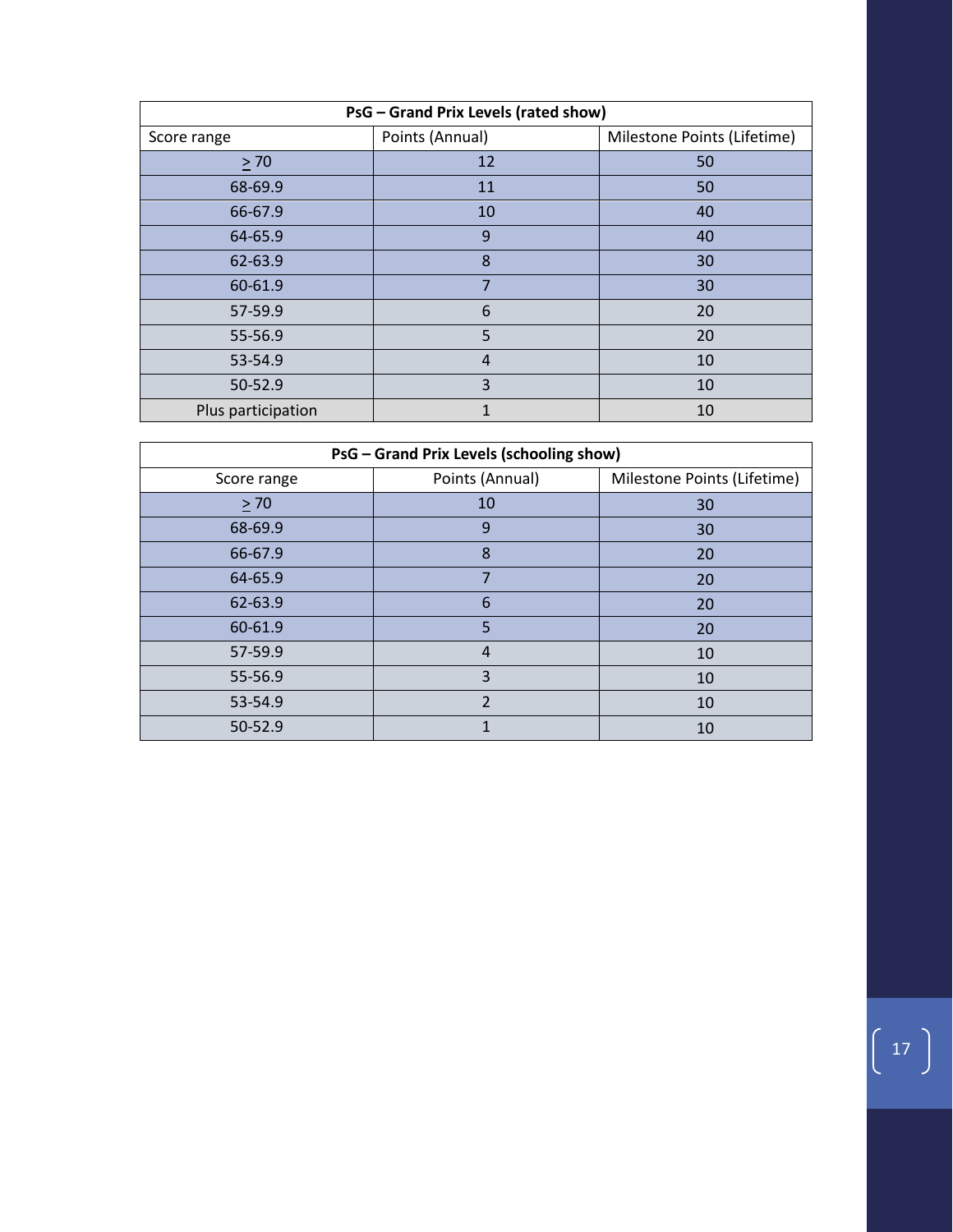#### Table for Bonus Points (All Divisions):

| <b>Bonus Points</b>                                |                 |                                                          |
|----------------------------------------------------|-----------------|----------------------------------------------------------|
| <b>Special Recognition Award</b>                   | Points (Annual) | <b>Milestone Points</b><br>(Lifetime)*                   |
| Performance Class Champion                         | 20              | 50                                                       |
| Performance Class Reserve Champion                 | 10              | 40                                                       |
| High Point Champion or High Point Horse^           | 20              | 50                                                       |
| High Point Reserve Champion or Reserve High Point^ | 10              | 40                                                       |
| Best Condition (Endurance)^^                       | 50              | 75                                                       |
| High Vet Score (Endurance)^^                       | 25              | 50                                                       |
| In-Hand Class Champion                             | 20              |                                                          |
| In-Hand Class Reserve Champion                     | 10              |                                                          |
| Regional/Area/Zone Champion**                      | 50              | 75                                                       |
| Regional/Area/Zone Reserve Champion**              | 30              | 60                                                       |
| Regional/Area/Zone Top Ten (or Top 5)              | 20              | 50                                                       |
| Regional/Area/Zone Participation (ONLY)#           | 5               | 20                                                       |
| National Show Champion**                           | 100             | 150                                                      |
| National Show Reserve Champion**                   | 80              | 100                                                      |
| National Show Top Ten (or Top 5)                   | 60              | 75                                                       |
| National Show Participation (ONLY)#                | 20              | 40                                                       |
| FEI Sanctioned Competitions***                     |                 | All points (Basic, Bonus, & Milestone)<br>x <sub>3</sub> |

\*Milestone Points are not earned for In-Hand, Equitation, or Suitability Divisions or Intro levels in Dressage/WD, or the Starter level in Eventing.

\*\*Regional/Area/Zone/National Champions and Reserve Champions earn the points from that category; they do not also earn Top Ten/Top5 points.

#Participation points for horses that compete in a regional or national level class/ride/event and do not place, but do complete the class without disqualification

^Only one High Point/High Score Award counts per associated class/ride

^^High Vet score points are given only if horse was recognized as High Vet score without Best Condition.

\*\*\* USEF International Hunter Derby Venues are also included in the venues that earn 3x point values.